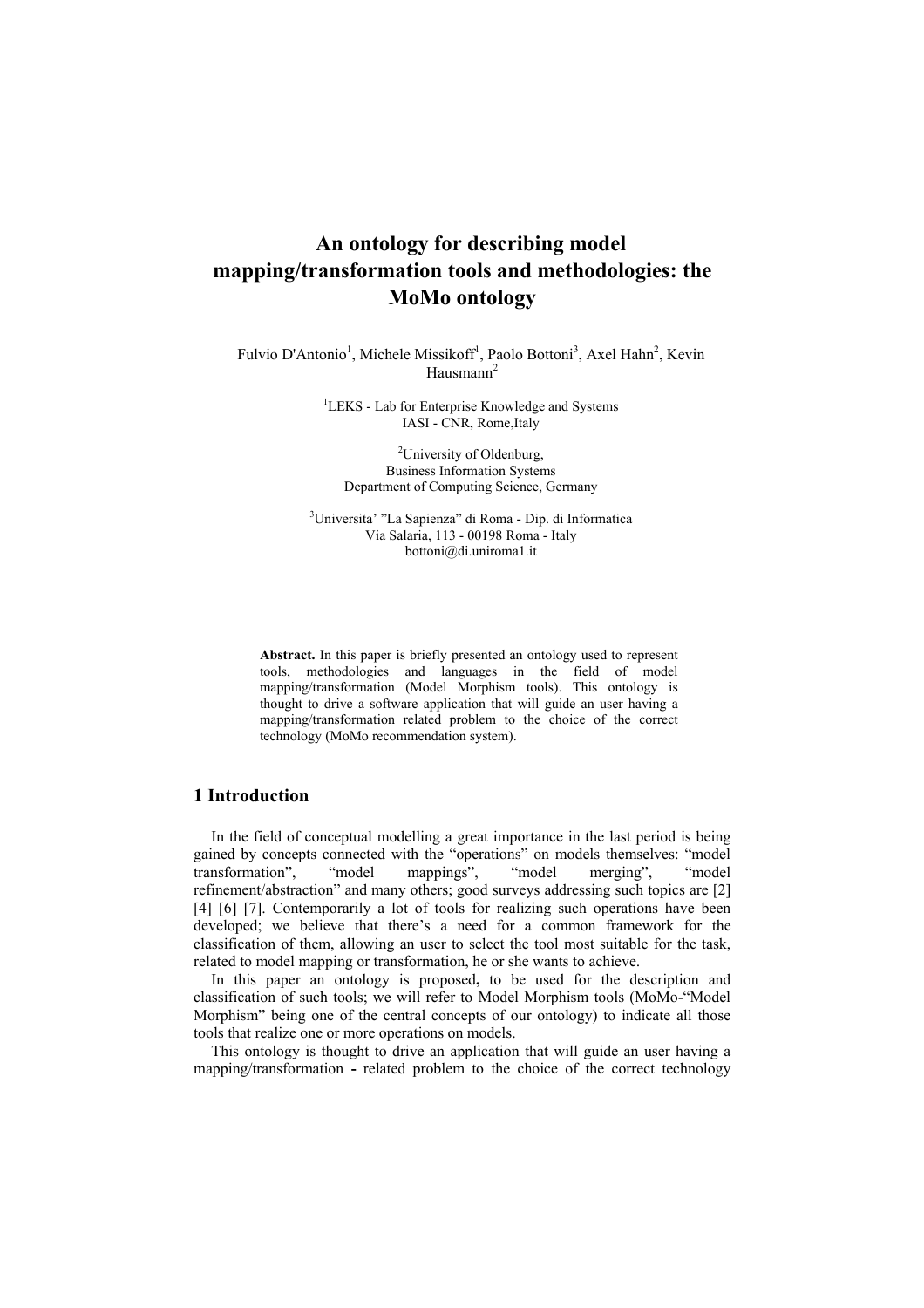(MoMo recommendation system): instances of concepts in the ontology will be used to describe existing MoMo solutions and the tool will enable searching and navigation mechanisms on such instances.

## **2 Use of the Model Morphism Ontology**

The MoMo ontology is intended to provide a formal model to place approaches, tools, and methodologies in, which come from the research field of model transformation. In order to reveal the items collected to a potential user, e.g. somebody facing a mapping/transformation problem, the ontology needs to be accessible in a both extensible and intuitive manner. This requirement is met by employing an (user-) interface to the ontology, which on the one hand is published to the WWW and on the other hand hides away the formal and implementation-specific details of the model described in this paper.

A research prototype for such an interface is the "alliknow.net software["1.](#page-1-0) It exploits the possibilities of sophisticated navigation and search on ontologies. For both navigation and search functionalities several functionalities have been implemented. Moreover, the software defines an adaptable framework of views which show parts, instances, or relations formalized in the ontology to the users.

Ontology navigation reuses existing approaches of the WWW, exploiting the semantic richness provided by the underlying ontology. Such techniques include:

- **Navigation on relations** relies on the usage of relations between the elements of the model, which are made explicit by using an ontology. "Moving" from one element to another includes three steps: to select an initial element to start from (this step is only needed once in the very beginning of the navigation), to select the relation to follow, and to select one of the elements connected to the initial element via the relationship chosen.
- **Meta navigation** uses additional (meta-) information on the elements of the ontologies. Implemented is for example a navigation approach based on the connectivity of the elements. Elements with high connectivity are usually more interesting when navigating and therefore highlighted.
- **History navigation** allows the user to go back to an element viewed before. On ontologies we add for example the idea of taking only such elements into account whose connectivity exceeds a certain threshold. Thereby, we create a history with less, but more important items.

The "alliknow.net software" bundles all these three approaches into the customisable views above-mentioned.

Concerning search capabilities four approaches are currently available. First, keyword search provides a simple lexical matching access. Second, category search lists all instances of a certain concept defined by the ontology. Statement search, third, uses the RDF (Resource Description Framework) foundation OWL-ontologies are based on and allows the user to define, and to concatenate, statements to hold true for

<span id="page-1-0"></span> <sup>1</sup> See http://alliknow.net/software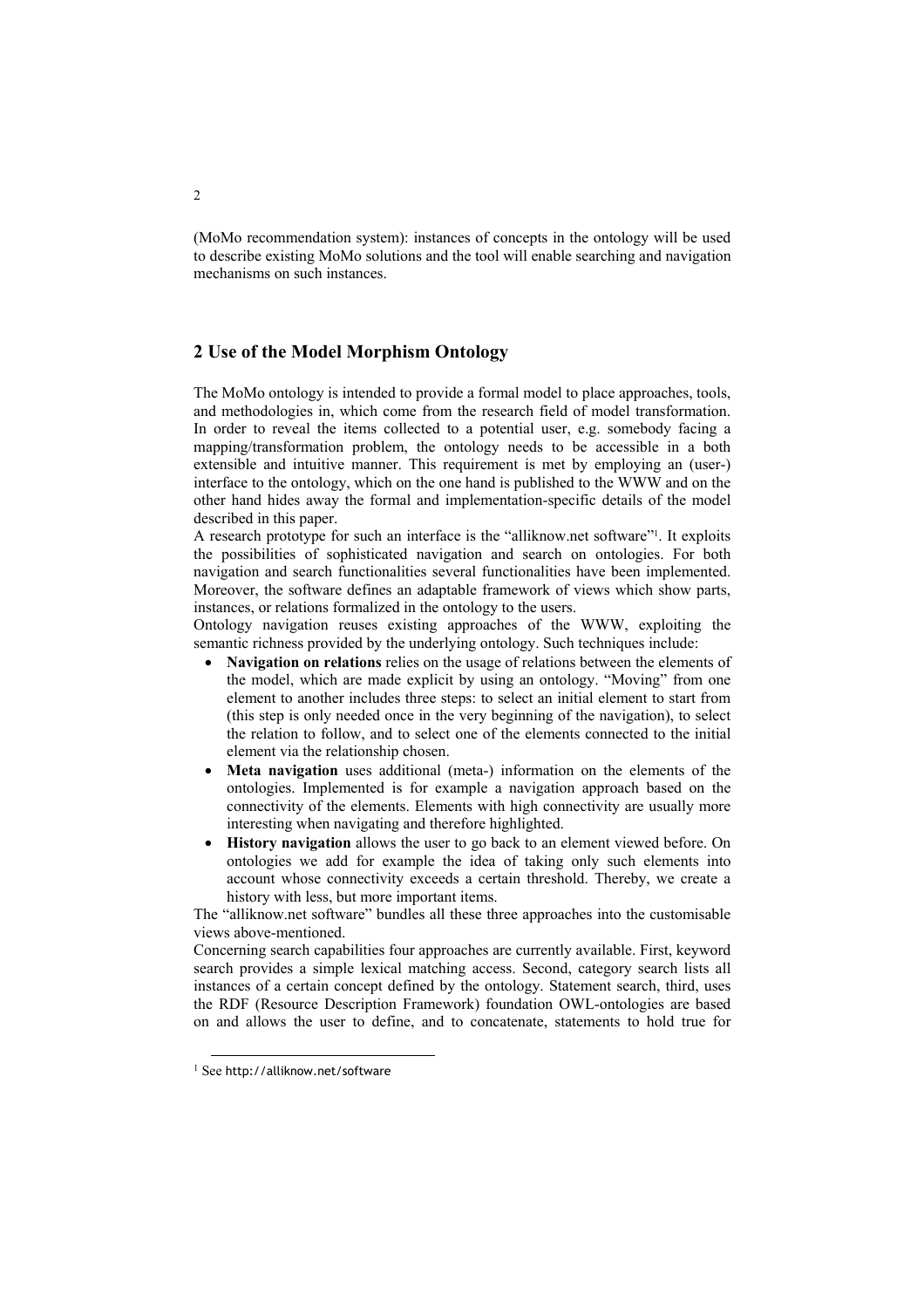elements of the result set. Even more advanced users take advantage of query search, fourth, that enables the interface to submit SPARQL<sup>2</sup> queries to the ontology.

# **3 Ontology Structure**

In figure 1, the MoMo ontology, represented using an UML class diagram, is shown. In this paper, due to space restrictions, we describe only the most important concepts of such ontology letting the complete description (also of the relations existing among them) for future work.



**Figure 1: The MoMo ontology** 

 $\ddot{ }$ 

<span id="page-2-0"></span> <sup>2</sup> http://www.w3.org/TR/rdf-sparql-query/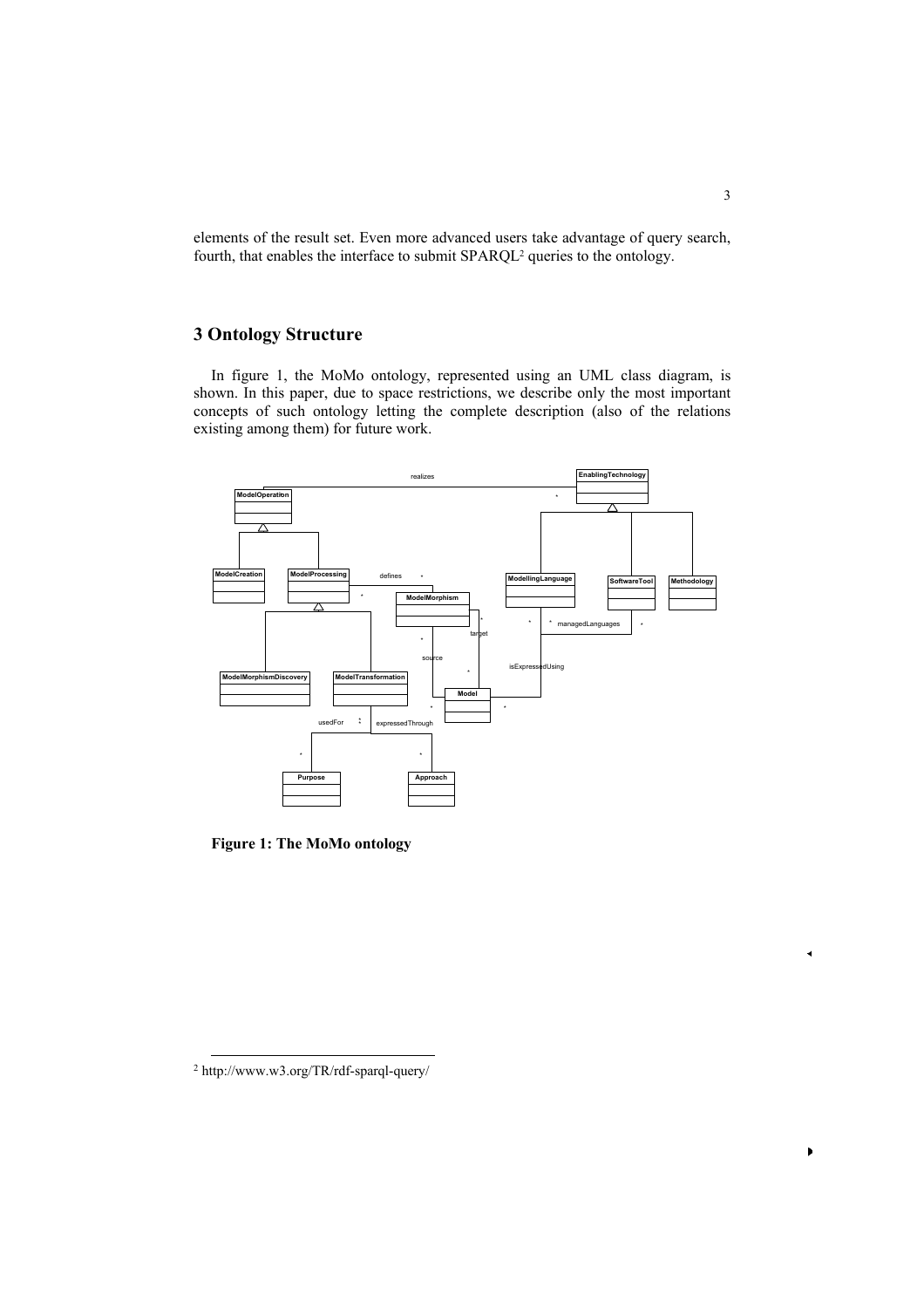#### **3.1 Model**

"A model is a set of statements about some system under study" [1]. The concept "model" addresses every abstraction of the reality used for description or computational purposes. This concept specializes in that of *Metamodel*: a metamodel makes statements about what can be expressed in the valid models of a certain modeling language [1]; often metamodels are identified with modelling languages. We prefer to distinguish and introduce in the ontology the concept of "modelling language"; this will allow us to formulate descriptions such as "the metamodel of UML expressed using the modelling language UML", "the metamodel of ER expressed using the modelling language OWL".

### **3.2 ModelMorphism**

In mathematics, a morphism is an abstraction of a structure-preserving process between two mathematical structures [2]. We carry this term to the modelling world to indicate those functions that, given two models A and B, are meant to represent the correspondences between portions of A and B (such portions can be subgraphs if considering every kind of model as a graph). If A and B are meta-models, e.g. the UML and OWL metamodel, the morphism represents the correspondence of different languages modelling constructs or primitives; a possible correspondence could be UMLClass corresponds to OWL:Class and Associations/Attributes corresponds to Object/Datatype OWL Properties; here the "structure-preserving" property consists in the fact that an UML Association has as source and target an UML Class and as well an OWL Object Property has as source and target an OWL Class.

#### **3.3 ModelOperation**

A model operation is every kind of manipulation that can be performed on one or more models. We distinguish between *ModelCreation* tasks, that are the usual steps of model buildings, and *ModelProcessing***,** concerning, the operations that can be performed on models once they exist; interesting kinds of processing are "Model Transformations", operations supposed to take as input one or more models and returning as output a model, and *ModelMorphismDiscovery*, taking as input at least two models and returning a *ModelMorphism* (i.e. the correspondences discovered among the input models).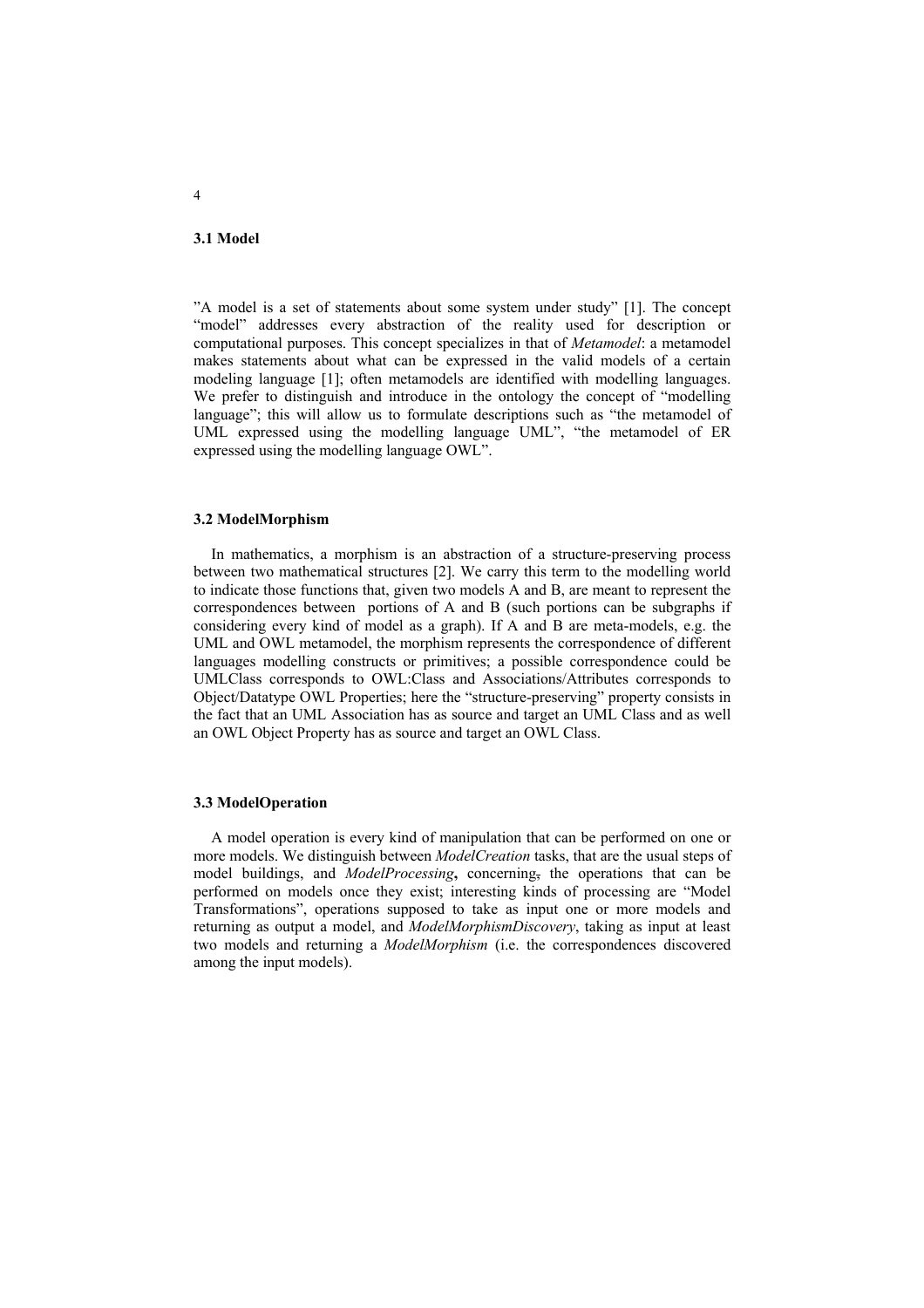#### **3.4 Enabling Technology**

A model operation can have *0* or *n* actual technologies realizing it; we refer to such realizations with the collective name of *EnablingTechnology*. We identified also three important sub-categories, namely:

- *ModellingLanguage*, about languages for expressing models including also those for designing the transformation themselves
- *Methodolog*, the sets of principles, practices, and procedures to be applied to solve a given problem (e.g. a methodology for mapping discovery between two UML database schemata).
- *SoftwareTools*, denoting all those applications realizing some kind of modelling creation or manipulation task.

### **3.5 Approach**

An *Approach* defines the set of properties common to different specifications of the abstract process through which a configuration can be transformed into another in a single step. For example, a grammatical approach is characterised by the replacement of a collection of elements, in which at least one non-terminal element is present, with one or many different collections. According to the characteristics of the collections in the antecedent or consequent we will have the different types of grammars. Along with *formal* approaches, approaches based on direct programming of the transformations have been developed.

#### **3.6 Purpose**

A model transformation is performed with a purpose; examples of purposes are for example *model merging* when a transformation on multiple input models is performed with the purpose of joining them into a single comprehensive model, *model refactoring*, for breaking the model in smaller and/or reusable parts, *model translation* when it is needed a change of the formalism of representation.

# **6 Summary and Outlook**

In this paper we have shown the ongoing work about the modelling of the "mapping/transformation" domain. In the future, the ontology will be refined and will be used in a decision support application, guiding the user to the correct choice of the solution to his mapping/transformations related problems.

### **References**